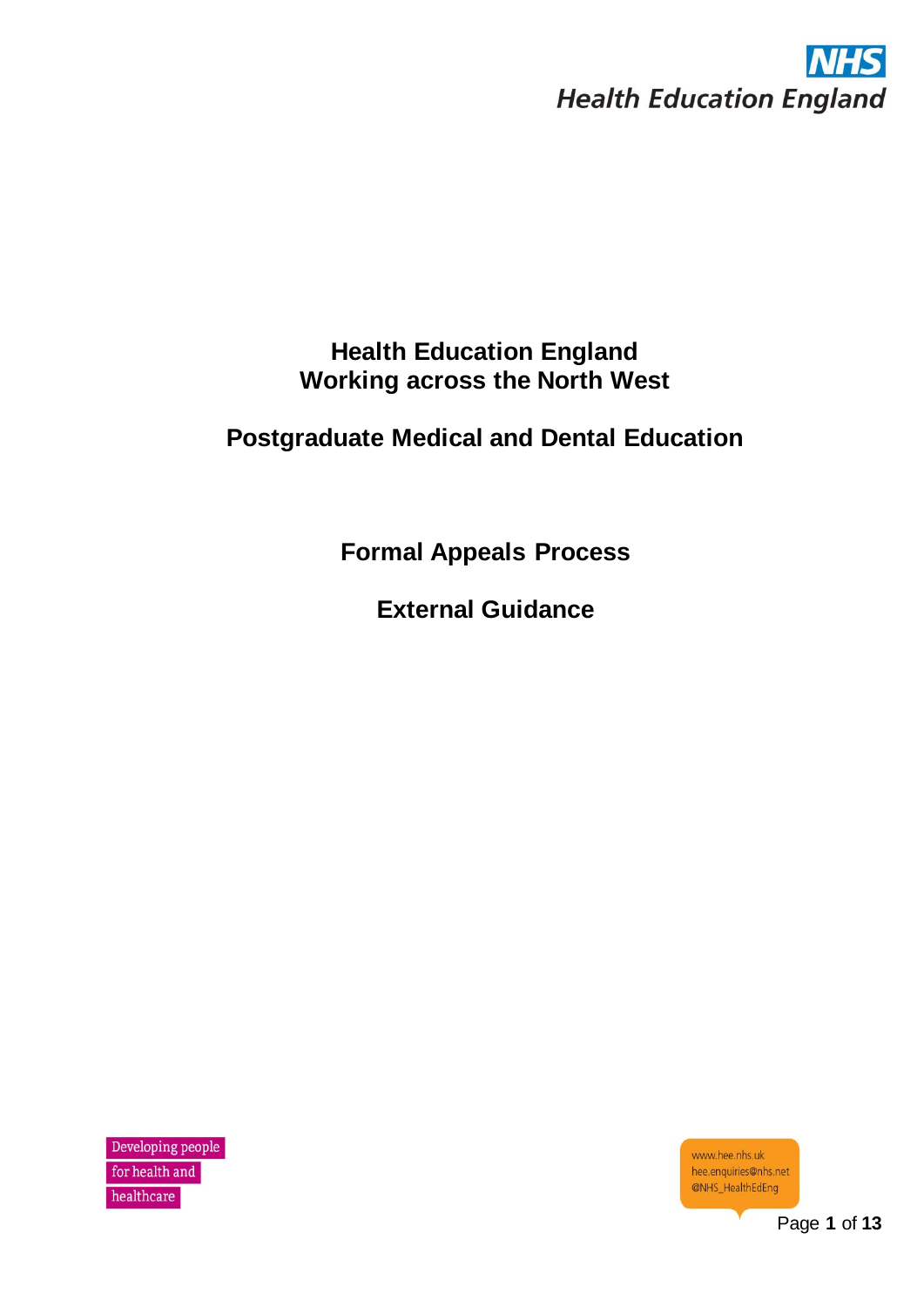| <b>Document Title</b>  | Formal Appeals Process                                                                                                                                                                                          |
|------------------------|-----------------------------------------------------------------------------------------------------------------------------------------------------------------------------------------------------------------|
| <b>Purpose</b>         | A guidance document that describes how formal appeals<br>against ARCP outcome 3 & 4 and withdrawal of NTNs for other<br>reasons should be conducted, ensuring consistency of practice<br>across the North West. |
| <b>Author</b>          | <b>Bev Miller</b><br>Project Manager Deanery Integration<br>PP <sub>3</sub><br>Bev.miller@hee.nhs.uk<br>Content based on the work of Emma James, Secondary Care<br>Education Manager, North Western Deanery.    |
| <b>Date of Issue</b>   | 29.03.2018                                                                                                                                                                                                      |
| Location               | Sharepoint - Hospital & Community Care site<br>https://www.nwpgmd.nhs.uk/policies-procedures                                                                                                                    |
| <b>Version Control</b> | Version 1: 06.11.2015<br>Version 2: 09.11.2015<br>Version 3: 09.12.2015<br>Version 4: 05.05.2016<br>Version 5: 30.01.2017<br>Version 6: 08.03.2017<br>Version 7: 25.02.2019<br>Version 8: 17.08.2020            |
| <b>Review Date</b>     | February 2021                                                                                                                                                                                                   |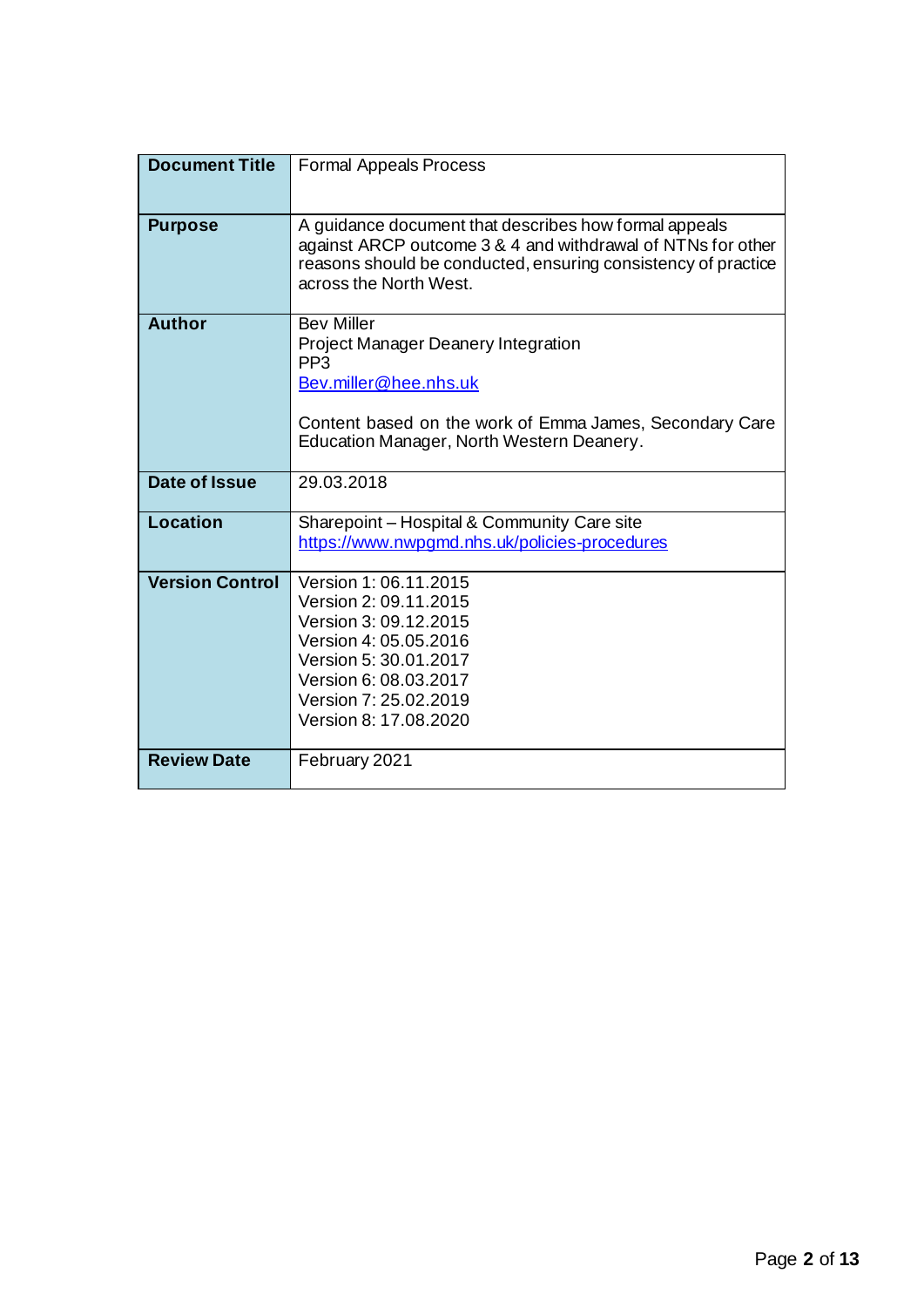# **Table of Contents**

| Appendix 1: Doctors in Training Grounds for ARCP Review/Appeal |  |
|----------------------------------------------------------------|--|
| <b>Appendix 2: Management Side Briefing Notes</b>              |  |
| <b>Appendix 3: Trainee Briefing Notes</b>                      |  |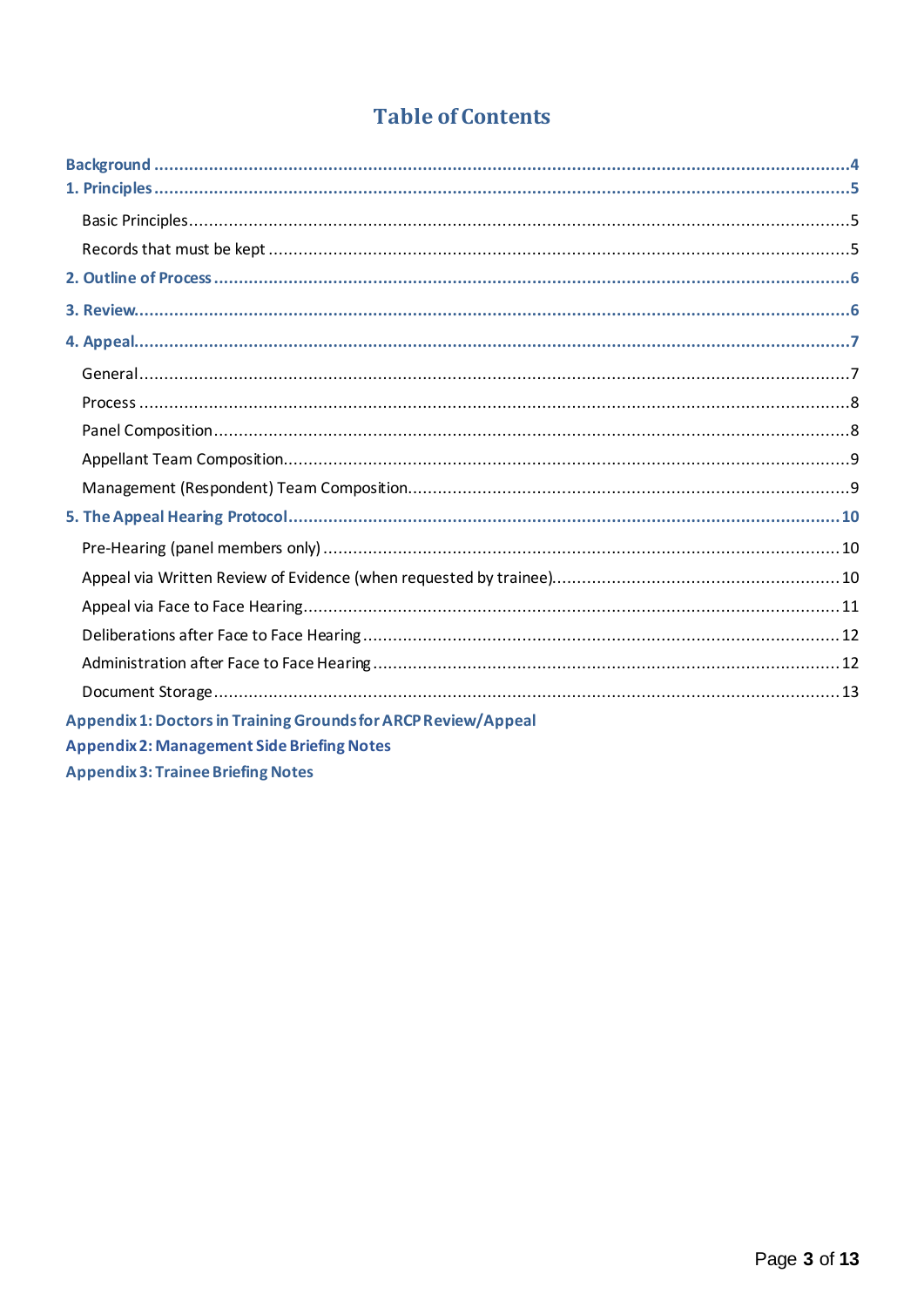# **Formal Appeals Process Guidance**

# **Background**

HEE working across the North West operates in accordance with the requirements set out in a range of documents relating to the provision of postgraduate medical and dental education and training including:

- GMC Promoting excellence: standards for medical education and training
- A Reference Guide for Postgraduate Foundation & Specialty Training in the UK (The Gold Guide 8 th edition) 31 March 2020
- A Reference Guide for Postgraduate Dental Specialty Training in the UK (The Dental Gold Guide) June 2018
- A Reference Guide for Dental Foundation Training in England, Wales and Northern Ireland (The Blue Guide) September 2016

This guidance is generic in style and the principles apply to all trainees. However, there are differences in process between Foundation, Hospital Specialty, General Practice and Dental trainees, reflecting the relevant national guidance. It should be read concurrently with the relevant guide listed above, depending on the trainee. Appeals against ARCP outcome 4 by F1 UK medical graduates will be heard by the University/Medical School of graduation. Appeals against ARCP outcome 3 by F1 trainees are covered by this process.

This guidance provides an overview of the steps that should be taken in the event of a trainee f ormally appealing an ARCP outcome that recommends an outcome 3 or 4 or appealing the withdrawal of a national training number (NTN) under para. 3.99 iii, iv, vi & vii of the Gold Guide (GG8). The process aims to ensure trainees are treated fairly by setting out a transparent process that is also informed by the following ACAS documents:

- Code of Practice on Disciplinary and Grievance Procedures March 2015
- Discipline and Grievance at Work: The ACAS Guide

**Please note:** This document is a guide and is non-contractual. Any reference to 'working day' in the guidance means any normal day of work, excluding Saturdays, Sundays and bank holidays. It is written from the perspective of a medical trainee undertaking a hospital-based specialty and covered by the Gold Guide, 8<sup>th</sup> edition. The principles apply to other trainees, but aspects of the process and exact terminology may vary, in accordance with the other national documents listed above and the specific training programme.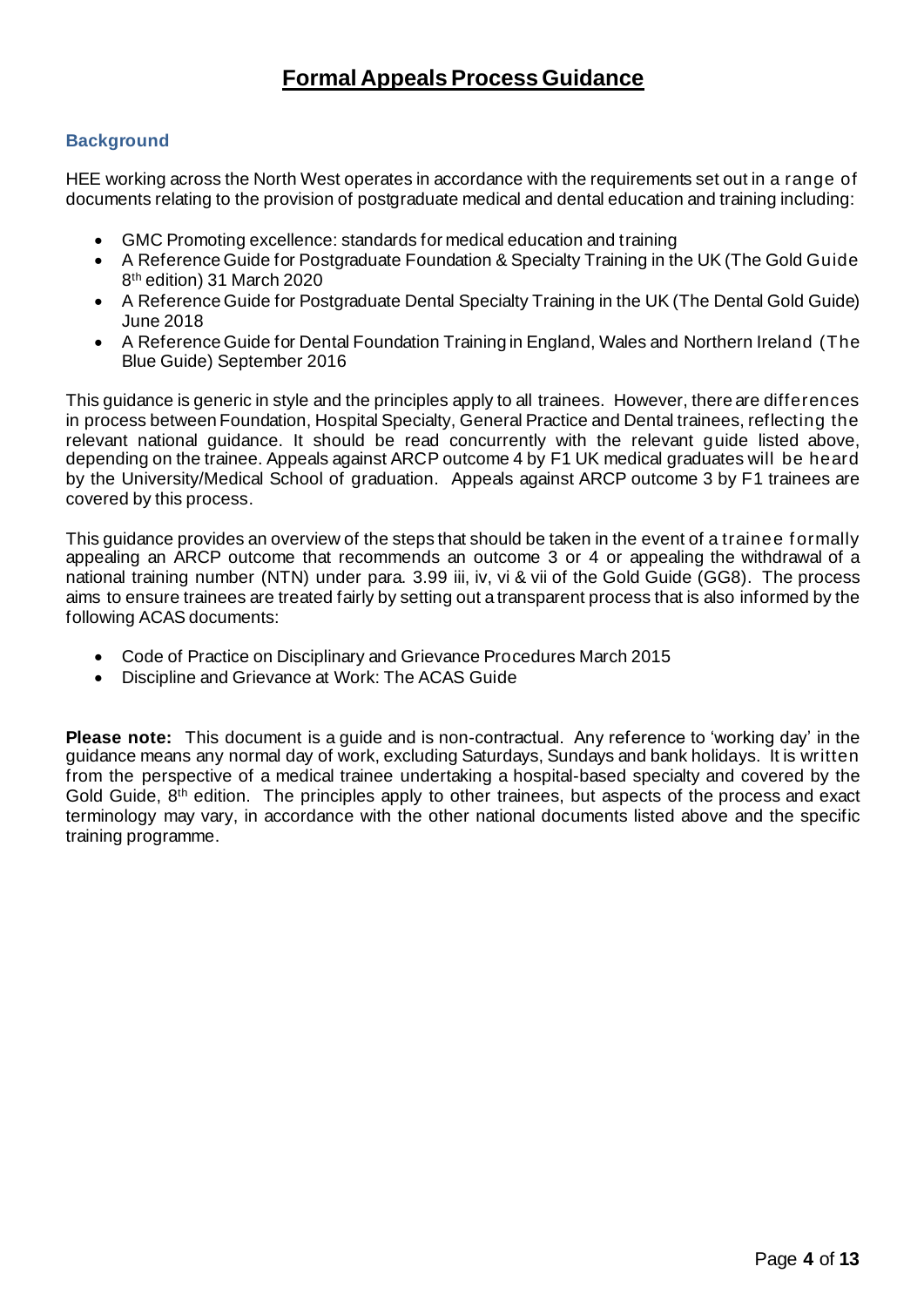# **1. PRINCIPLES**

#### **Basic Principles**

- 1.1 This process enables trainees to appeal the decisions resulting from ARCP panels and withdrawal of NTNs under paragraph 3.99 iii, iv, vi & vii of the Gold Guide.
- 1.2 The process includes a review (except for Foundation trainees) and then a formal appeal hearing and trainees can request a review and an appeal by writing to the relevant senior official within HEE working across the North West. See section 2.4 for details of who to contact. Trainees can withdraw their appeal at any stage during the process.
- 1.3 HEE working across the North West endeavours to achieve consistency of decision-making, in order that the outcome of reviews and appeals panels is as consistent as possible on a like for like basis.
- 1.4 HEE working across the North West is committed to undertaking thorough investigations to inform each appeal. It will ensure that the management side carries out an in-depth investigation that captures all relevant evidence, including that which supports the trainee's case.
- 1.5 HEE working across the North West aims to ensure there is good communication throughout a trainee's programme in order that they are informed of any issues/concerns as early as possible, ensuring that any concerns do not come as a surprise to them. Shortcomings should be identified and discussed as soon as they become apparent on an informal basis, thereby minimising recourse to this formal procedure.
- 1.6 HEE working across the North West will allow trainees to put their case in response to any identified shortcomings before any action is taken. Informal dialogue between trainees and their trainers is encouraged, to resolve issues informally wherever possible.
- 1.7 Trainees will be notified in advance where a formal meeting could result in the termination of their training programme.
- 1.8 This process allows trainees to be accompanied to formal meetings.
- 1.9 HEE working across the North West is committed to resolving appeal applications as speedily as possible.
- 1.10 The trainee will be held in good faith and there will be no pre-judgement of issues.

#### **Records that must be kept**

- 1.11 A record of the issues relating to the trainee's progress.
- 1.12 Mitigating factors that the trainee has for the concerns raised about their performance.
- 1.13 The reasons for any action taken.
- 1.14 Whether an appeal has been lodged.
- 1.15 The outcome of the appeal.
- 1.16 Any grievances raised during the reviews or appeal.
- 1.17 Subsequent developments.
- 1.18 Notes of formal meetings and appeal hearings.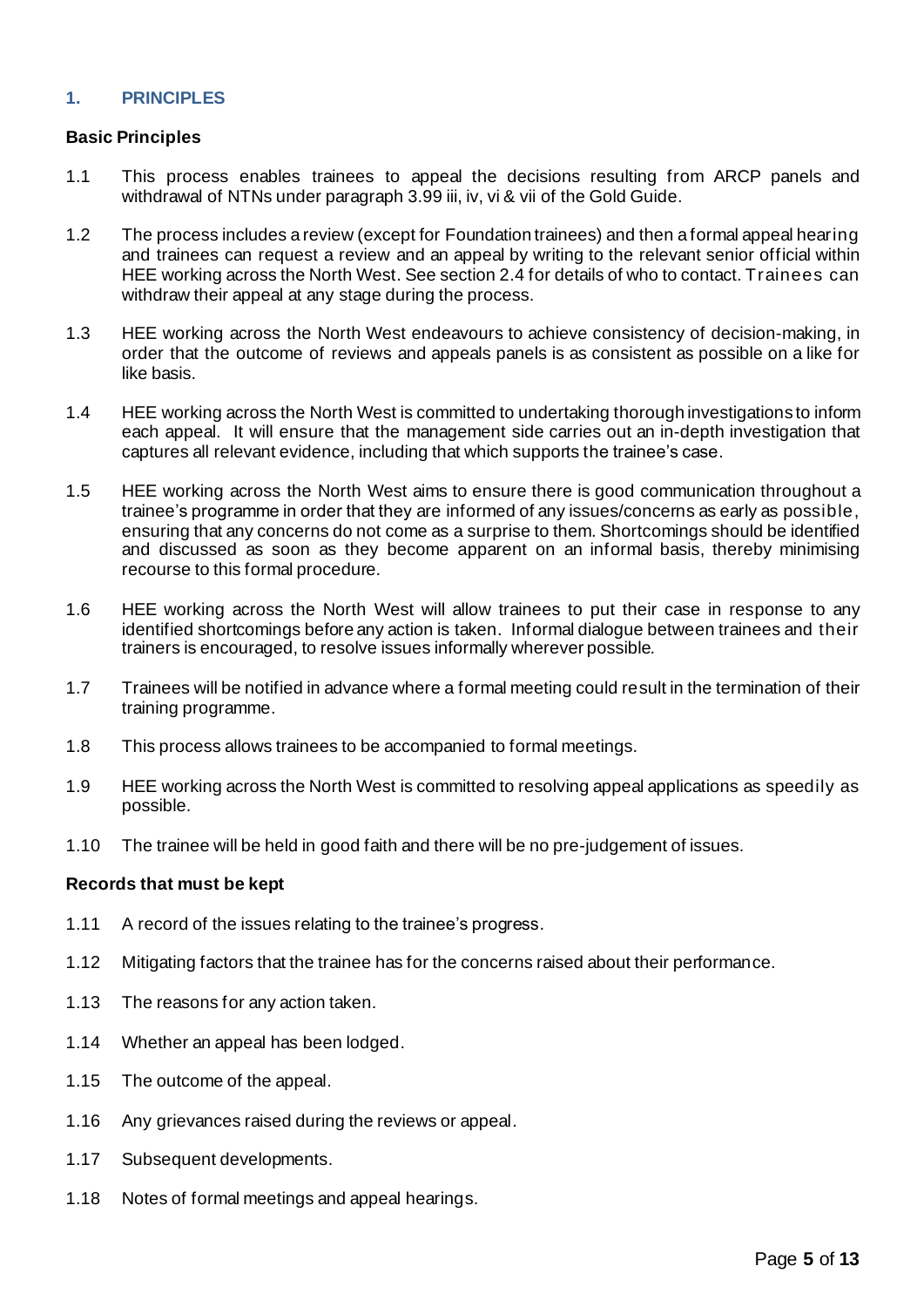All information relating to the appeal should be retained as per the relevant Records Management Policy

# **2. OUTLINE OF PROCESS**

- 2.1 As set out in the Gold Guide, para. 4.83, the ARCP panel (or a senior educator involved in the trainee's training programme) should meet with all trainees who are judged on the evidence submitted to their ARCP to:
	- Require further development on identified, specific competencies (outcome 2 or 7.2)
	- Require additional training because of inadequate progress (outcome 3 or 7.3)
	- Be required to leave the training programme before its completion (outcome 4)

The purpose of this meeting is to discuss the recommendations for focused or additional remedial training if these are required.

- 2.2 If a trainee disagrees with the panel's decision, they have the right to ask for a further review. Review of an outcome 2 is covered by HEE's ARCP Protocol and trainees should refer to that protocol if they wish to request a review of an outcome 2. Trainees appealing an ARCP outcome 3 or 4 or appealing the withdrawal of an NTN under para. 3.99 iii, iv, vi & vii of the Gold Guide can request a review under this process. If, following the review, the trainee rejects the decision made, they have a final right of appeal to a formal appeal hearing.
- 2.3 The timescale for submission of a request for a review or an appeal is within 10 working days of being notified of the decision which is to be appealed. The trainee must state what the grounds for the review/appeal are:
	- The process that led to the decision was not followed correctly
	- The decision being appealed against was made in a prejudicial way or there is evidence of prejudice or bias
	- Information has now come to light which was not known when the original decision was taken and it may have influenced the outcome
- 2.4 Secondary care specialty trainees (including Public Health trainees) wishing to request a review or an appeal must submit their request in writing to the Postgraduate Dean. Foundation trainees requesting an appeal under this process must submit their request to the Deputy Postgraduate Dean for Foundation. General Practice trainees must submit their request to the Deputy Postgraduate Dean for Primary Care. Dental trainees must submit their request to the Postgraduate Dental Dean (Deputy Dean). All these senior officials may ask another member of the senior management team to advise on the grounds for appeal. Throughout the rest of this process, the terminology 'Postgraduate Dean' will be used for simplicity.
- 2.5 Throughout this process, where relevant, the trainee must be informed in advance if termination of their training programme may be an action considered.

#### **3. REVIEW** (except Foundation Trainees)

3.1 Under the framework of the integrated Gold Guide 8, all medical trainees have the right to request that a review be convened. They must submit their request in writing to the Postgraduate Dean, clearly stating the grounds for appeal (see 2.3 above), within 10 working days of being notified of the decision which they wish to appeal against. Dental specialty trainees may request a review if the ARCP meeting that awarded the adverse outcome did not consider mitigating circumstances. The request for a review should be accompanied by a completed pro-forma (Appendix 1).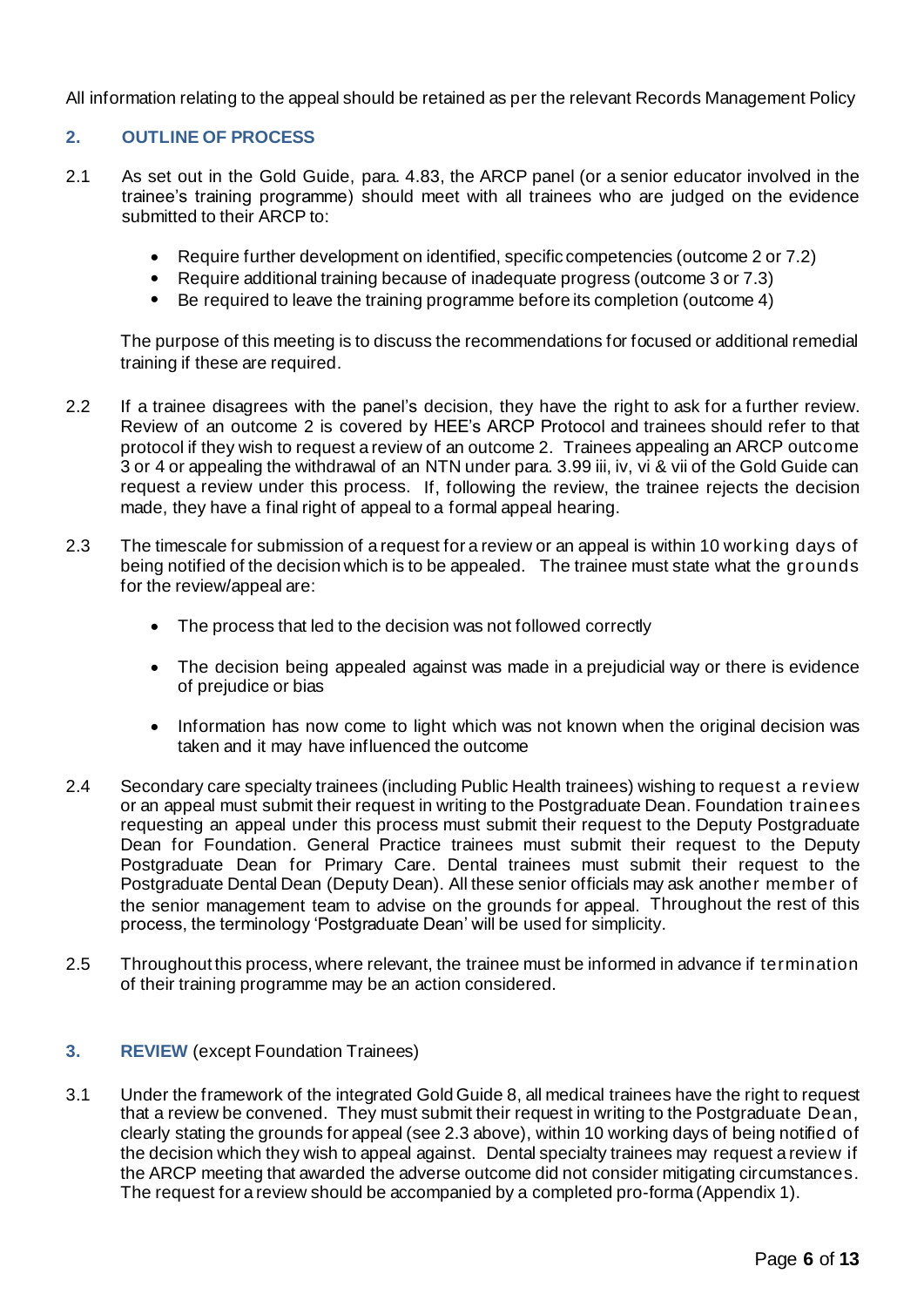- 3.2 The Postgraduate Dean will arrange for a review of the original decision when the grounds for appeal have been established. Where the appeal is against an ARCP Outcome 3 or 4, this review provides an opportunity for members of the original panel to review their decision. Where the appeal is against a decision to withdraw an NTN under para. 3.99 iii, iv, vi & vii of the Gold Guide, the Postgraduate Dean will review their decision and they may seek overview of that process from another member of the senior team.
- 3.3 The trainee may provide additional evidence at this stage and this must be received as part of the request for the review, so the panel/Postgraduate Dean can consider it along with the existing evidence. The additional evidence may include information about mitigating circumstances that was not originally disclosed or other evidence relevant to the original decision.
- 3.4 As many members as possible of the original ARCP panel will review its decision, along with any additional evidence supplied by the trainee. As far as reasonably practical, the review will be held within 15 working days of the Postgraduate Dean receiving the review request. The review may be conducted virtually. The Chair of the panel will be supported in making the required arrangements by the relevant Programme Support Manager (PSM) for the trainee's specialty.
- 3.5 After the review, the panel/Postgraduate Dean will ensure the trainee receives the decision in writing, and the reasons behind it, within 10 working days of the review. If the panel considers it appropriate, it may invite the trainee to meet with a senior nominated representative, to discuss the decision in more detail. This maybe in cases where the trainee's reasons for requesting the review indicate they may not fully understand all aspects of the panel's decision and/or the panel considers a discussion would be a useful addition to the written outcome.
- 3.6 If the panel modifies the original decision and awards an outcome 2, this completes the process and there is no further right of appeal.
- 3.7 Where the decision is an outcome 3 an action plan must be drawn up that sets out the improvements that must be made, the timescales for achievement and any support that may be required to aid improvement.
- 3.8 Where the decision is an outcome 3, an outcome 4 or the withdrawal of a training number under Gold Guide para. 3.9968 iii, iv, vi & vii and the trainee does not accept the decision, they have the right to request a formal appeal, where an entirely new group of individuals assesses the original decision and the trainee's grounds for appeal.

# **4. APPEAL**

#### **General**

- 4.1 If a trainee does not agree with the decision made following the review, they have one final internal route of appeal.
- 4.2 A trainee can request that a formal appeal hearing be held and they must submit their request in writing to the Postgraduate Dean within 10 working days of being notified of the decision from the review or final ARCP outcome (foundation trainees). This must be accompanied by a completed pro-forma (Appendix 1).
- 4.3 National guidance (GG8: 4.173) recommends that the appeal hearing takes place within 30 working days of completion of the review, but it is acknowledged that this is not always practicable given the six-week rule for consultant notice, and appeals should therefore be arranged as soon as possible following receipt of the request.
- 4.4 Appeal hearings do not have to take place face to face and the trainee can request that the appeal is conducted via a review of written evidence. If the trainee requests that the appeal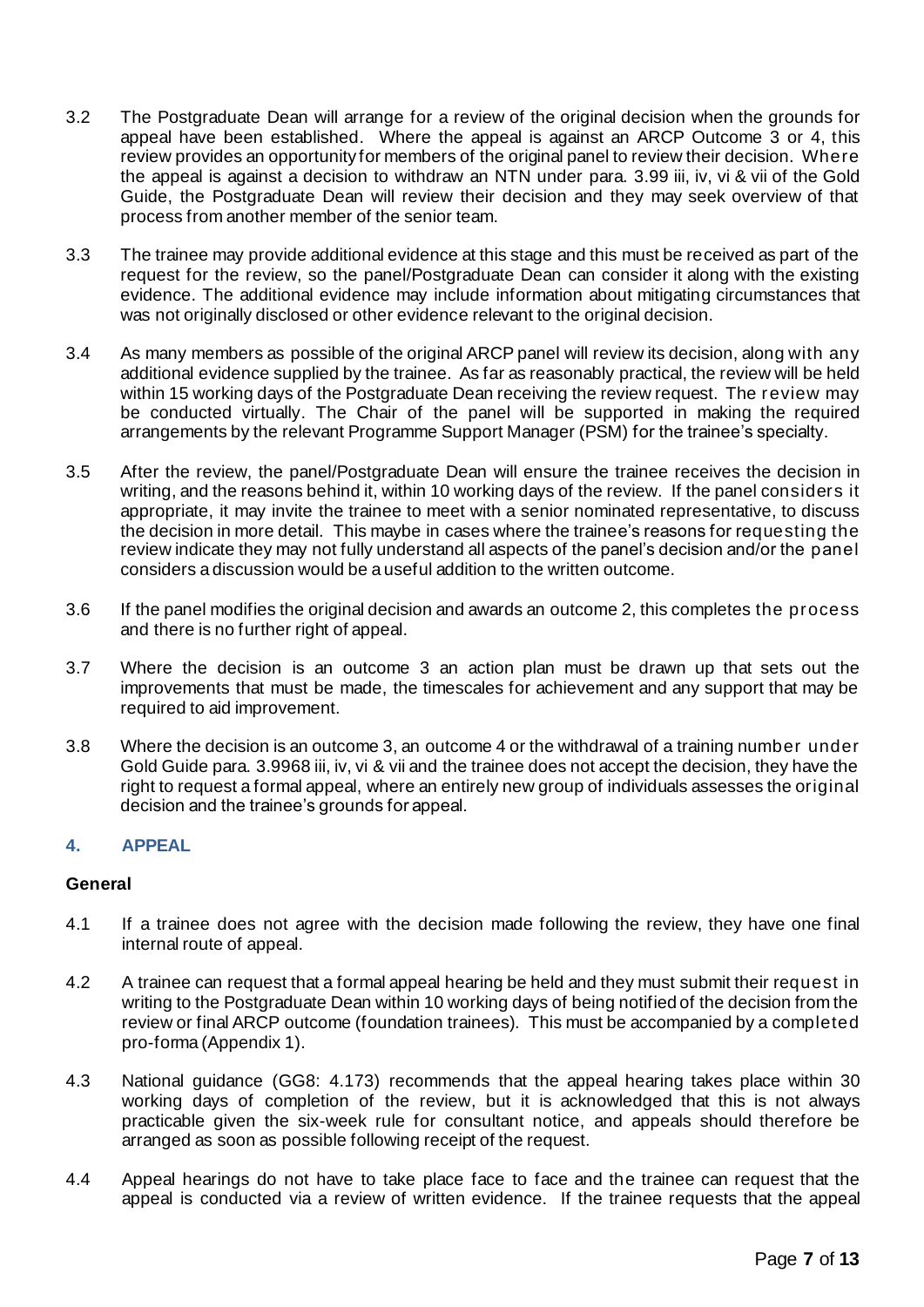hearing be held face to face, they can be accompanied, for example by a friend, colleague or a representative of their professional body.

#### **Process**

- 4.5 When a request for an appeal is received, the Postgraduate Dean may ask another member of the senior team to advise on the grounds for appeal. When the grounds for appeal have not been clearly established, the trainee will be informed. When the grounds for appeal are established, the Postgraduate Dean, or a nominated deputy, should confirm receipt of the request from the trainee and confirm the date of the appeal as soon as this has been arranged. As 4.4 above, the appeal can be conducted via a review of written evidence, at the request of the trainee.
- 4.6 The appellant trainee and the management side can each submit a bundle of evidence, which may include additional evidence not considered by the review panel. The evidence should be limited to the grounds for appeal and should be submitted in electronic format. Where relevant, mitigating circumstances should be evidenced to substantiate facts. The panel Chair will determine if the information is relevant or requires further detail prior to being considered by the panel.
- 4.7 Submitted evidence must reach HEE working across the North West **no less than 10 working days before the date of the hearing**. Additional papers will only be accepted on the day of the hearing in exceptional circumstances at the discretion of the Chair of the appeal panel. It is the appellant and management's responsibility to ensure that submissions are paginated and indexed prior to submission
- 4.8 Once all evidential information has been received it should be acknowledged, indexed and circulated to the panel, doctor in training and management side representative(s) as soon as possible, and **no less than 5 working days before the date of the hearing**. This includes the Chair and all panel members, the appellant side and the management side
- . 4.9 The doctor in training or the management side may apply in writing to the chair of the appeal panel for a postponement of proceedings. The appeal panel chair has discretion to postpone or adjourn the panel hearing in consultation with the Postgraduate Dean. In situations where the Postgraduate Dean is the decision maker for decisions subject to appeal, the appeal panel chair should not consult with the postgraduate dean but has ultimate discretion.
	- i. if appropriate documentation has not been circulated within the stated timescales
	- ii. to consider additional evidence not previously made available to the panel
	- iii. to request additional evidence/material crucial to the grounds for appeal
	- iv. in cases of sickness or other unforeseen absence of the doctor in training

#### **Panel Composition**

- 4.9 The panel **must not** include members of the original ARCP or review panel. Normally, panel members should not have been involved in any of the trainee's past assessments, but in very small specialties this may not be possible. In such cases, the trainee will be asked to confirm acceptance of the proposed panel member. All panel members must be asked if they have any conflict of interest in participating in the panel.
- 4.10 All panel members should be advised that the events that take place during the hearing, or any information contained in the evidence submitted (both written and oral), should not be discussed with anyone outside the appeal hearing, or with anyone unconnected with the hearing at any time. Information received is to be regarded as strictly confidential. However, this does not include any information that may need to be imparted to third parties as a consequence of the hearing process and decision.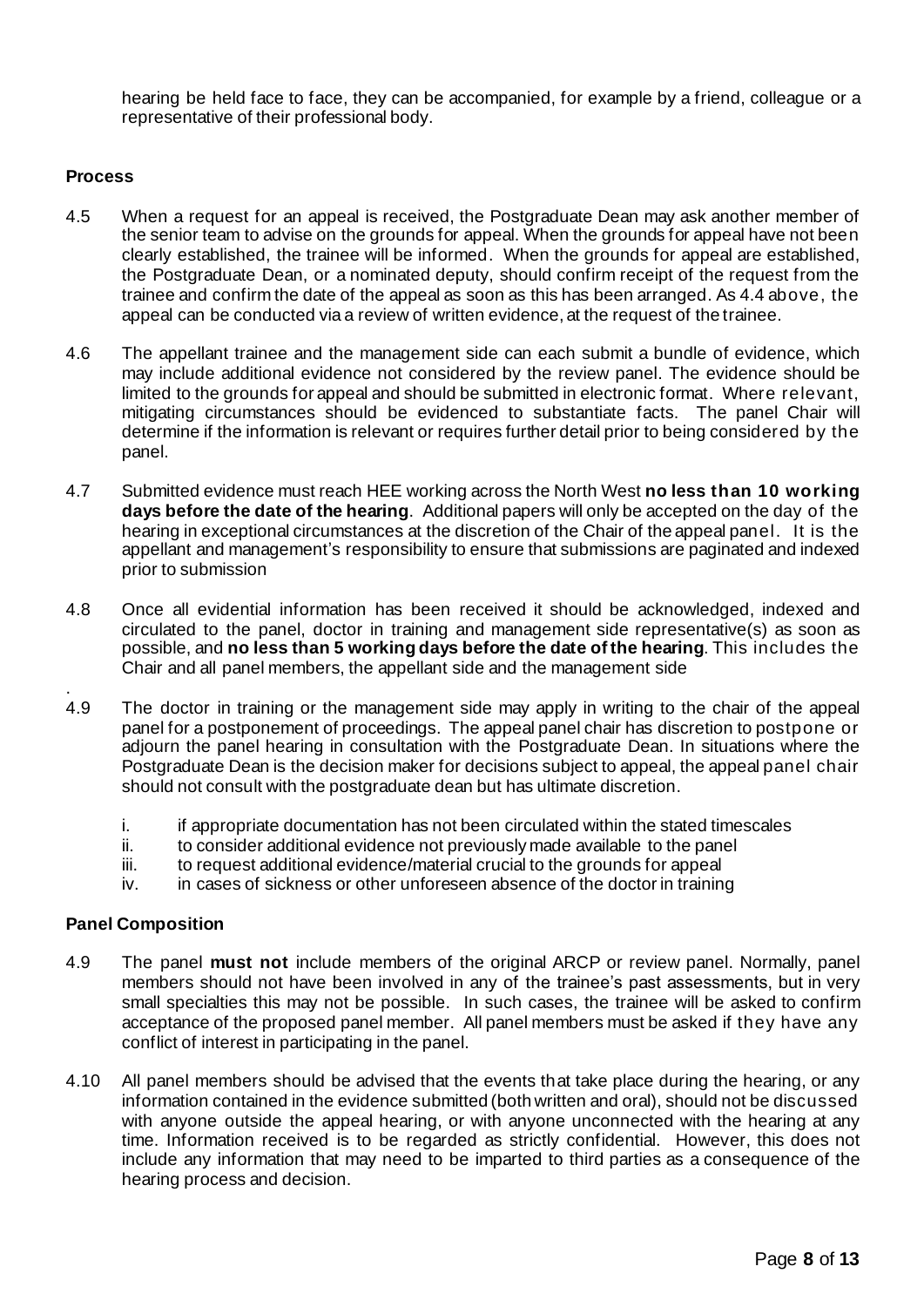- 4.11 The appeal panel should consist of no fewer than 3 individuals and the composition should be in line with guidance set out in the following:
	- A Reference Guide for Postgraduate Foundation & Specialty Training in the UK (The Gold Guide 8 th edition) 31 March 2020
	- A Reference Guide for Postgraduate Dental Specialty Training in the UK (The Dental Gold Guide) June 2018
	- A Reference Guide for Dental Foundation Training in England, Wales and Northern Ireland (The Blue Guide) September 2016
- 4.12 In the event that the trainee advises they wish to be accompanied by a member of the legal profession, this may be allowed at the discretion of the chair of the appeal panel. In addition, the Postgraduate Dean may direct that the panel is also supported by a member of the legal profession. For General Practice and Dental trainees, the relevant Deputy Deans will discuss the need for legal representation with the Postgraduate Dean. Legal representatives will be reminded from the outset that appeal hearings are not courts of law and the panel governs its own procedure, including the questioning to be allowed of others by the legal representative.
- 4.13 All members of the panel must have completed equality and diversity training and be up to date with that training.

#### **Appellant Team Composition**

- 4.14 For a face to face hearing, the appellant team should consist of:
	- The appellant trainee and/or the appellant's representative.
		- $\circ$  The appellant has the right to be accompanied to the appeal by a friend, colleague or a representative of their professional body. The name and status of the representative must be notified to the panel Chair at least 5 days in advance of the hearing. If the representative is a member of the legal profession, they will be reminded from the outset that appeal hearings are not courts of law and the panel governs its own procedure, including the questioning to be allowed of others by the legal representative.

#### **Management Team Composition**

- 4.16 For face to face hearings, the management team should consist of:
	- Management or specialty representative. This should normally be the Training Programme Director but can also be the Head of School, Associate Dean or Deputy Dean.
	- A Programme Support Manager (except Foundation trainees)
	- Member of the legal profession. If the trainee notifies that their representative will be a member of the legal profession, the Postgraduate Dean may direct that the management team is also supported by a member of the legal profession. Legal representatives will be reminded from the outset that appeal hearings are not courts of law and the panel governs its own procedure, including the questioning to be allowed of others by the legal representative.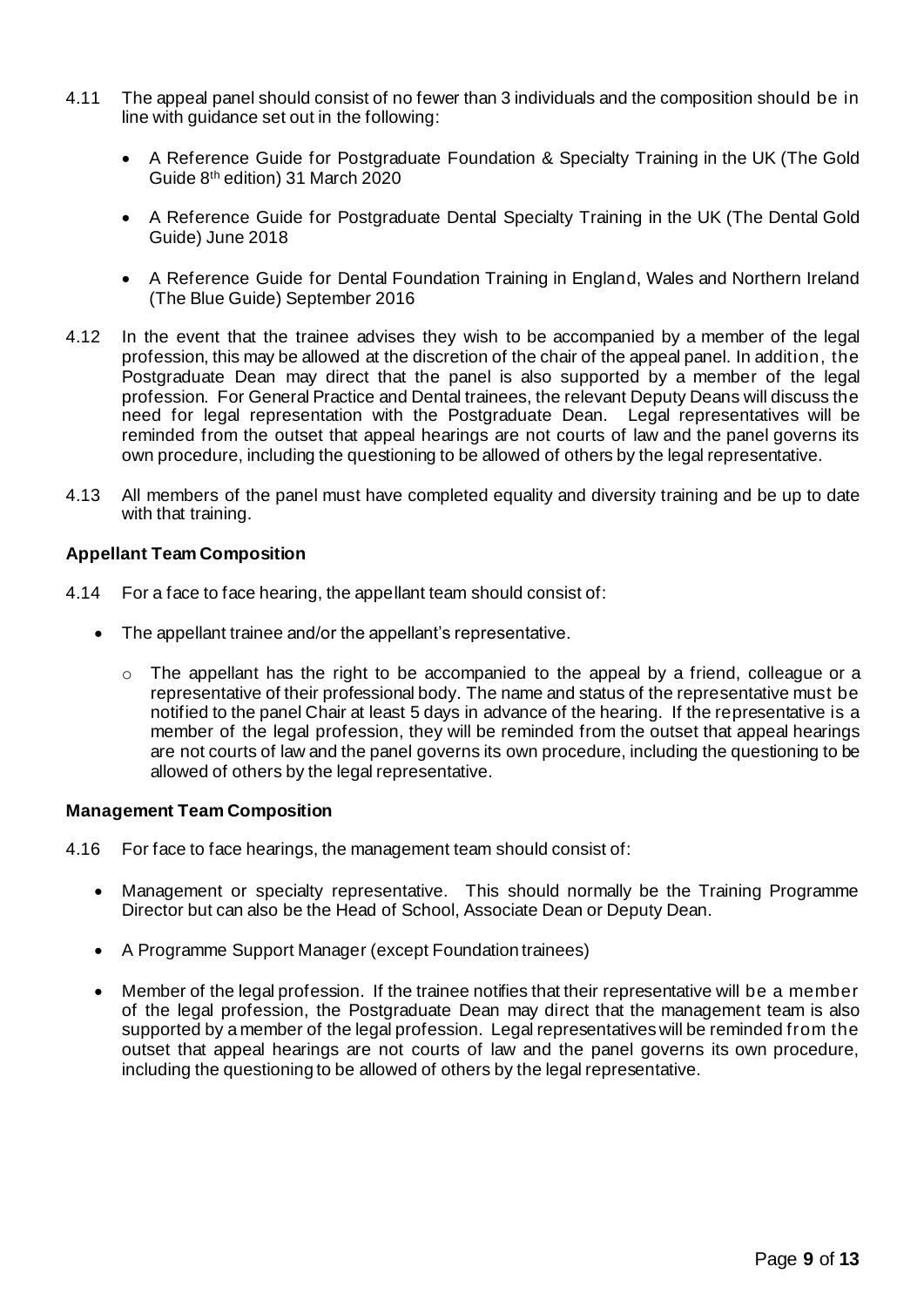# **5. THE APPEAL HEARING PROTOCOL**

#### **Pre-Hearing Briefing** (panel members only)

- 5.1 The Chair welcomes members of the panel and leads introductions.
- 5.2 The Chair will ask the panel members to confirm that they have no conflict of interest in sitting on the panel.
- 5.3 The Panel members should confirm that they have received the relevant evidential information within the time limits specified. Or if there has been delay, that they have still had time to revi ew the information.
- 5.4 The Chair will then identify the decision being appealed (Outcome 3, Outcome 4 or withdrawal of an NTN under para. 3.99 iii, iv, vi & vii of the Gold Guide; the trainee's grounds of appeal; and the key points of contention.
- 5.5 Each panel member should then be given an opportunity to raise any issues for discussion f rom the written evidence provided.
- 5.6 If the trainee and/or their representative are attending the hearing, the panel will agree the areas of responsibility and questioning that each member will explore at the hearing proper.
- 5.7 Detailed notes of these discussions are not required but brief notes to aid the panel in their questioning during the hearing proper may be taken at the request of the Chair. Any such notes are not shared with the appellant (or their representative) or the management team.

#### **Hearing - Appeal via Review of Written Evidence** (when requested by trainee)

- 5.8 The Chair will ask the note taker to make formal notes of the ensuing discussion.
- 5.9 Following the preliminary discussion above, the Chair will lead the panel in reviewing any areas of contention, using the written evidence available provided by both the appellant and management side.
- 5.10 The Chair will then confirm with the panel that they are able to come to a decision, and whether the decision is unanimous. If the decision is not unanimous it is the Chair's responsibility to assist the panel in reaching a fair and equitable decision.
- 5.11 The Chair should then lead the panel in confirming the reasons for the decision and ask the note taker whether any part of the panel's deliberations need clarification in the interests of an accurate record being produced.
- 5.12 The Chair will ensure that the appellant trainee is informed of the panel's decision by letter sent electronically as soon as possible and within 5 working days, starting from the first working day after the hearing has closed. The report will be circulated separately, within the timescales outlined in the section on Post Hearing Administration below.
- 5.13 The appeal panel should not impose an increased sanction on the trainee. Where the panel has identified information that may inform such a decision, it will refer the matter to the Postgraduate Dean via the panel Chair and inform the appellant and/or their representative that it has done so.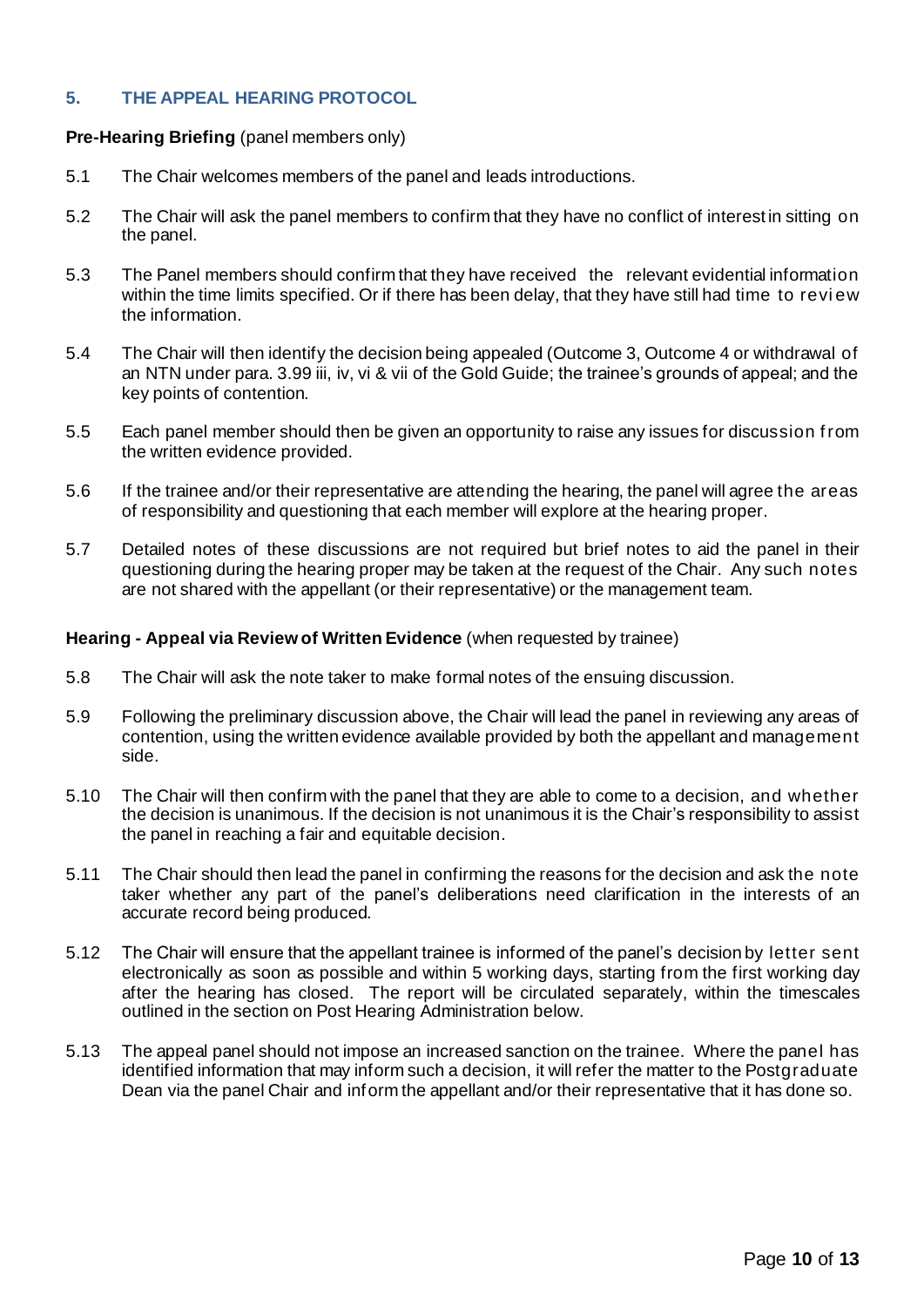**Hearing - Appeal via Face to Face Hearing** (where the trainee and/or their representative attends the hearing)

- 5.14 The Chair welcomes the appellant and/or their representative and the management team and makes a brief introduction to the day.
- 5.15 The panel introduce themselves including their job title and role on the panel (e.g. Specialty Representative, Trainee Representative etc). The doctor in training will be provided the opportunity to raise any concerns regarding conflicts of interest with a panel member. In the event of a potential conflict of interest arising, the panel Chair or Postgraduate Dean will determine whether the individual should hear the appeal.
- 5.16 The Chair will ask the appellant and/or their representative and the management team to conf irm whether they have received all the relevant documentation within the stated timescale. If documentation has been received late, the Chair may seek agreement from the trainee and/or their representative that the hearing still proceeds.
- 5.17 The Chair will ask the appellant and/or their representative and the management team whether there are any preliminary issues which they request the panel considers before proceeding to the full hearing. Should this arise, the Chair will ask the appellant and/or their representative and the management team to leave the room whilst the panel considers the issue.
- 5.18 The Chair opens proceedings by describing the reasons for the hearing (ARCP Outcome 3 or 4, withdrawal of an NTN under para. 3.699 iii, iv, vi & vii of the Gold Guide), the trainee's grounds of appeal and the order in which representations will be made, as set out below.
- 5.19 The appellant or their representative will make their oral representations first, beginning by summarising the key reasons for the appeal before going on to give more detailed representations.
- 5.21 The panel will then have the opportunity to raise questions and clarify points relating to the appellant's written and oral representations.
- 5.20 The management team will then have the opportunity to clarify points relating to the appellant's written and oral representations.
- 5.22 The management team then make their oral representations.
- 5.24 The panel will then have an opportunity to raise questions and clarify points relating to the management team's written and oral representations.
- 5.23 The appellant and/or their representative will then have an opportunity clarify points relating to the management team's written and oral representations.
- 5.25 Once the representations and questions stage has finished the Chair should ask the note takers whether any part of the proceedings so far need clarification in the interests of an accurate record being produced.
- 5.26 The Chair will formally close the hearing and indicate whether the panel is likely to be able to orally inform the appellant of the decision after they have deliberated. If the panel is unable to do this on the same day, the appellant will be informed within 5 working days starting from the next working day after the close of the hearing. (N.B. the 5 working day timeframe relates to the date the communication is sent either by Royal Mail or email, not the date it is received).
- 5.27 The appellant and/or their representative, and the management team will then leave the room.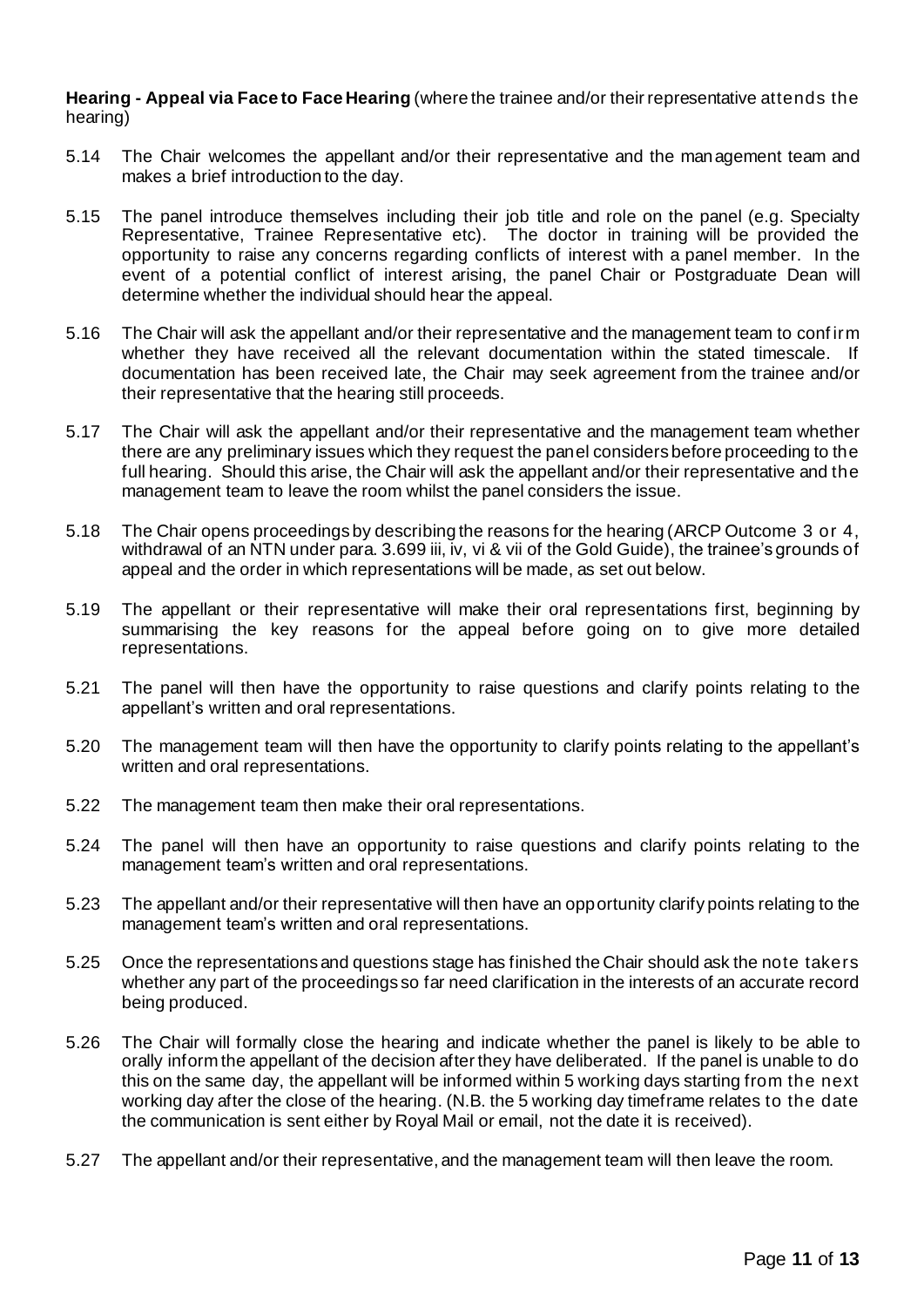# **Deliberations after Face to Face Hearing**

- 5.28 The Chair leads the discussion and the panel will seek to clarify whether the points arising out of written and oral representations have been satisfactorily answered.
- 5.29 The Chair will then confirm with the panel that they are able to come to a decision, and whether this decision is unanimous. If the decision is not unanimous it is up to the Chair to assist the panel in reaching a fair and equitable decision.
- 5.30 The appeal panel should not impose an increased sanction on the trainee. Where the appeal hearing has identified information that may inform such a decision, the panel will refer the matter to the Postgraduate Dean via the panel Chair and inform the appellant and/or their representative that it has done so.
- 5.31 If the appellant and/or their representative are to learn of the decision immediately, as per section 5.26 above, then all parties should be called back into the room. The Chair will then inform the appellant of the panel's decision, the reasons for the decision reached, and any further actions or recommendations that the panel has decided to impose.
- 5.32 Following feedback to the appellant and/or their representative, the Chair should confirm with the rest of the panel whether they require a de-brief. They should also dictate their recommendation to the Postgraduate Dean and this should be forwarded immediately by the appeal organiser.
- 5.33 Any recommended follow on actions should be documented.
- 5.34 When the deliberations and de-brief have concluded, all evidence files and appeal-related paperwork must be collected from the panel members by the appeal organiser and returned to HEE.

#### **Administration after Face to Face Hearing**

- 5.35 Even if the appellant was informed of the panel's decision on the day of the hearing, the Chair (via the appeal organiser) will ensure they are informed by letter sent electronically as soon as possible and within 5 working days, starting from the first working day after the hearing has closed. The report will be circulated separately, within the timescales outlined below.
- 5.36 The note taker(s) should type up the notes of the hearing into the relevant pro-forma. This f irst draft should be sent to the Chair for initial review within 5 working days of the hearing. The Chair should then make any amendments necessary and return to the note taker within a further 5 working days. This copy will then be considered to be the final draft. In the event it is felt necessary to seek comments on the final daft from the panel, this should be done within the overall timeframe of 10 working days from the date of the appeal.
- 5.37 Where the appeal hearing took place face to face, the final copy of the notes agreed by the Chair and the panel should be circulated to all persons who were present at the hearing, and any other persons who may need to know of any actions/recommendations made within 10 working days. If any party wishes to make additional alterations at this point then they can do so in writing within 5 working days of receipt. These should be added as an addendum to the final notes, which should not be modified. The notes can be circulated to panel members, together with a letter of thanks.
- 5.38 Where the appeal hearing was conducted via a review of the written evidence, the f inal copy of the notes agreed by the Chair and the panel should be circulated to the panel, appellant and their representative and the management side within 10 working days. They should also be sent to any other persons who may need to know of any actions/ recommendations made. The notes can be circulated to panel members, together with a letter of thanks.